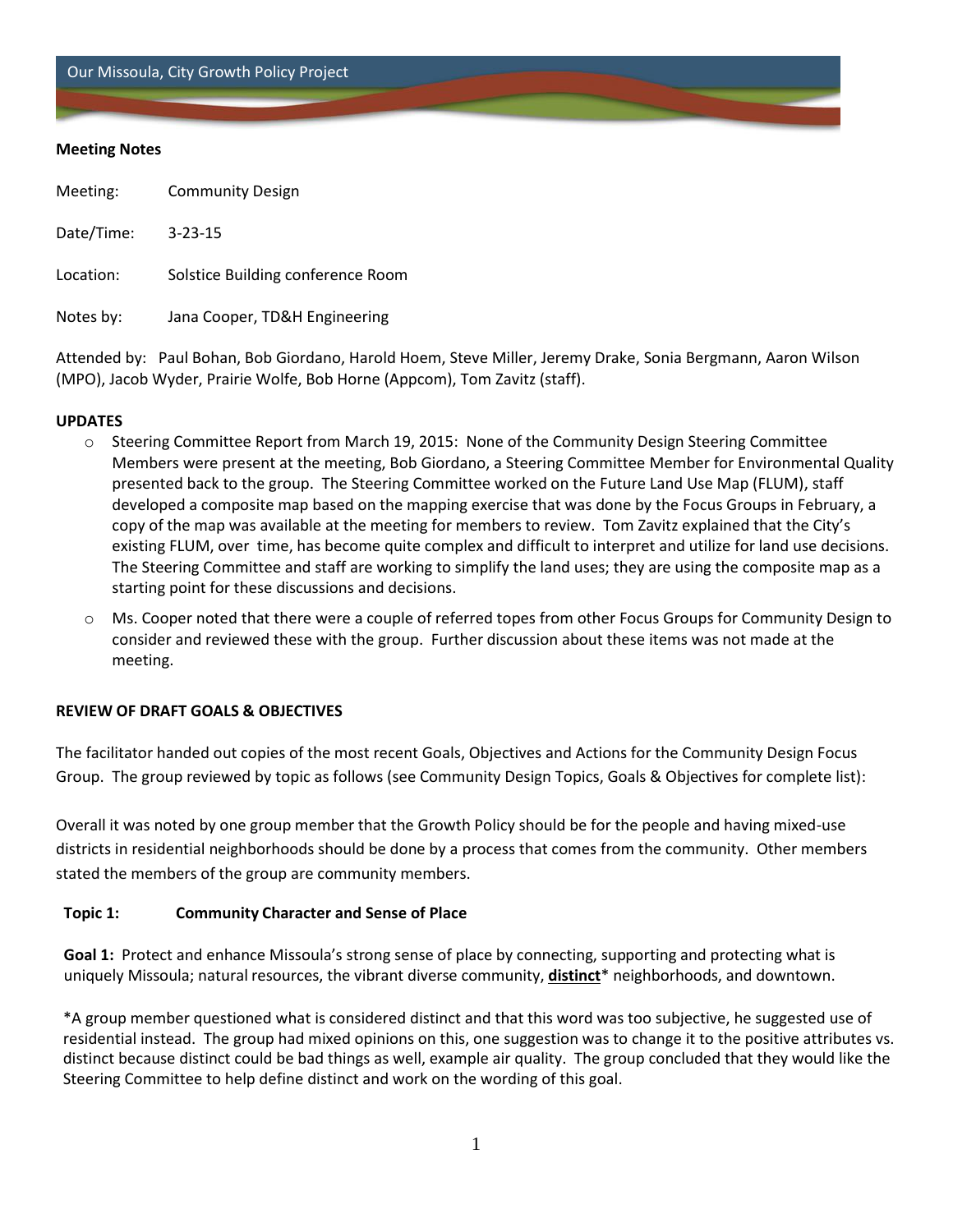## **Topic 2: Land Use**

The group discussed making sure the Growth Policy didn't just have policies that discouraged sprawl, but looked at what actually encourages sprawl and based on that, develop objectives to help reduce sprawl. The group discussed that if it becomes too expensive to live in the core of the City low and moderate income households might be forced to locate further outside the City (example Hwy 12 corridor to Lolo/Hamilton) which will cause additional strain on services as well as those adjacent towns. An example was to incentivize long term affordable housing in the core of the City.

#### **Objectives**

### **Regulatory**

2. Require development to pay for its proportional share of services and infrastructure.

### **Topic 3: Transportation**

Aaron from the City's Transportation Planning Department talked about the difference between the Transportation Plan and the Growth Policy. He discussed that land use and transportation has to work together, the Growth Policy should support the future Transportation Plan and vice versa. He also mentioned that the group should consider what the goals/objectives that are developed do in terms of transportation investments. There was a discussion about whether the mode split goals should be located in the Transportation Plan or the Growth Policy. The group decided it was important to leave the mode split as an objective in the Growth Policy to so the community has a goal to strive toward. The group discussed how do we implement action items that will encourage developers to design in a way that encourages the mode split, an example was reduce parking standards and add bike parking in appropriate locations.

One member mentioned that the Steering Committee should take a broader look at the Growth Policy so there is consistency in terms of how specific the goals and objectives are. If the Community Design group is recommending specific mode split goals how does that translate to the other elements of the plan (housing, environmental quality, etc.), so the policy is approached with consistent levels throughout the document.

The group also discussed adding a car share program at the University, this was agreeable to all members present, but no objectives or actions were developed.

**Issue:** The transportation system plays an important role on the overall design of a community. Transportation system supports the movement of people and goods in a community. People lead healthier, more active lives if the community is built to facilitate safe and diverse modes of transportation including walking, biking and public transit as complements to the existing network of roads that support motor vehicle travel and the transport of goods. Missoula offers a good bike and pedestrian trail system and good access to those trails, yet existing gaps in that system currently limit transportation options. Missoula's challenge is to continue to safely enhance bike and pedestrian infrastructure that promotes healthy lifestyles and diverse modes of transportation while continuing to actively support public transit and maintain and enhance the existing network of roads to serve all modes of transportation.

\*Added this sentence back into issue statement, based on staff recommendation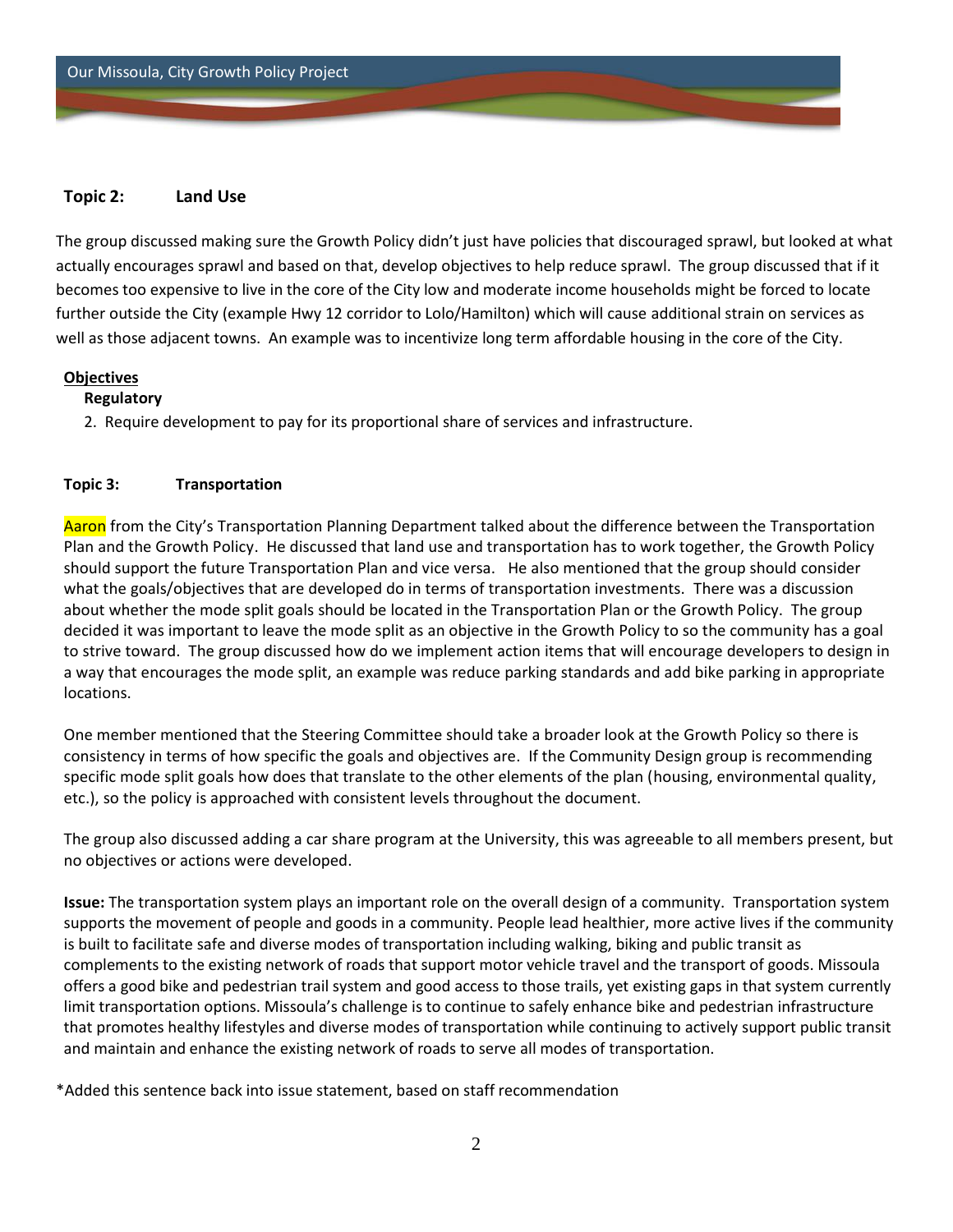## **Objective**

- 1. Develop policies that promote the use of active transportation (walking, biking or public transportation, etc.) and discourage the use of single occupancy vehicles (SOV's).
- 2. Strive for a mode split of, at most, 25% of all trips are single occupant motor vehicle by 2030.

### **Actions**

- 9. Adopt programs that promote more transit alternatives and different modes of travel.
- 24. Develop a bike share system to encourage bicycling

## **Objective**

- 23. Encourage programs that support non-motorized infrastructure.;
- 24. increase non-motorized trips to at least 20% of all trips by 2030.

# **Action**

# **Objective**

- 11. Determine the current benchmark of total "Vehicle Miles Traveled" and establish a target to limit growth or reduce VMTs.
- 7.Reduce VMT (vehicle miles traveled) by 10% each year.

# **Objective**

25. Develop a robust, thoughtful transportation system that reduces driving through the use of well designed, planned and integrated streets, pedestrian facilities and public transportation options.

## **Actions**

- 6. Develop individual non-polluting on-demand transportation alternatives that would allow access to a majority of residents within ¼ mile walking distance. -
- 10. Support and plan for active transportation options such as walking and biking.

## **Topic 4: Infrastructure**

**Issue:** It is difficult for many cities across the nation to maintain existing infrastructure. Pressures of growth and sprawl around the City increase the long term maintenance costs for the City. A need for a sustainable, long term solution to maintain and upgrade infrastructure is needed.

NEW: Objectives for Waste Stream related to Community Design

- 1. Prepare for the development of necessary infrastructure to allow the City to meeting waste reduction goals.
- 2. Develop higher quality road design and construction standards that also consider various alternative roadway construction materials.

## **Action**

Update development code to require new/redevelopment to provide space for recycling in development applications.

## **Actions**